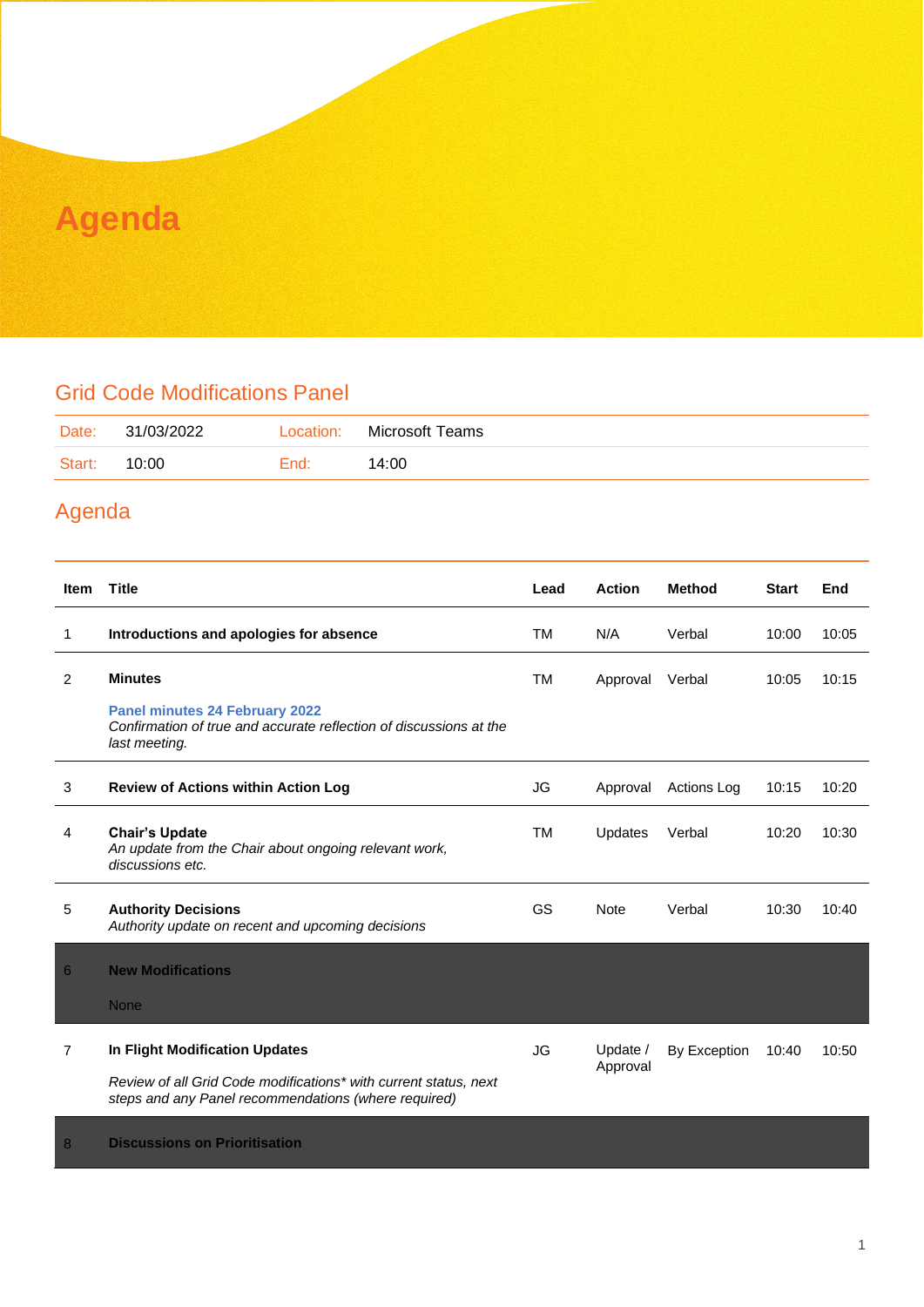# nationalgridESO

|    | Review of the prioritisation stack with input for any movements<br>requested by Panel, new modifications inserted and approval |            |          |            |       |       |
|----|--------------------------------------------------------------------------------------------------------------------------------|------------|----------|------------|-------|-------|
| 9  | <b>Workgroup Reports</b>                                                                                                       | <b>NA</b>  | Approval | Panel Pack | 10:50 | 11:20 |
|    | <b>GC0141:</b> Compliance Processes and Modelling amendments<br>following 9th August Power Disruption                          |            |          |            |       |       |
| 10 | <b>Draft Final Modification Reports (DFMR)</b>                                                                                 |            |          |            |       |       |
| 11 | <b>Reports to the Authority</b>                                                                                                | JG         | Update   | Panel Pack | 11:20 | 11:25 |
|    | GC0138: Compliance process technical improvements (EU and<br>GB User)                                                          |            |          |            |       |       |
| 12 | <b>Implementation update</b>                                                                                                   |            |          |            |       |       |
|    | <b>None</b>                                                                                                                    |            |          |            |       |       |
| 13 | <b>Governance</b>                                                                                                              |            |          |            |       |       |
|    | <b>None</b>                                                                                                                    |            |          |            |       |       |
| 14 | Grid Code Development Forum and Workgroup Day(s)                                                                               | AJ/RWi     | Update   | Panel Pack | 11:25 | 11:35 |
|    | Updates on the next Grid Code Development Forum and the next<br>Workgroup Day Agenda                                           |            |          |            |       |       |
| 15 | <b>Standing items</b>                                                                                                          |            | Update   | Verbal     | 11:35 | 11:45 |
|    | <b>Distribution Code Panel Update</b><br>Joint European Stakeholder Group                                                      | AC<br>JG   |          |            |       |       |
|    | Updates on all developments relevant to Grid Code panel e.g.<br>potential for future governance changes or modifications       |            |          |            |       |       |
| 16 | <b>Update on other Industry Codes</b>                                                                                          | <b>ALL</b> | Update   | Verbal     | 11:45 | 12:00 |
|    | Updates on all other areas e.g. Workgroups, general updates<br>relevant to Grid Code e.g. cross code impacts                   |            |          |            |       |       |
|    | Note that Modification Tracker which shows current view of<br>CUSC, Grid Code, STC and SQSS Modifications is located at        |            |          |            |       |       |
|    | https://www.nationalgrideso.com/codes                                                                                          |            |          |            |       |       |
| 17 | <b>Blockers on Modification Progress (February, May, August,</b><br>November)                                                  |            |          |            |       |       |
| 18 | <b>Horizon Scan</b><br>(February, May, August, November)                                                                       |            |          |            |       |       |
| 19 | <b>Critical Friend Quarterly Update</b><br>(January, April, July, October)                                                     |            |          |            |       |       |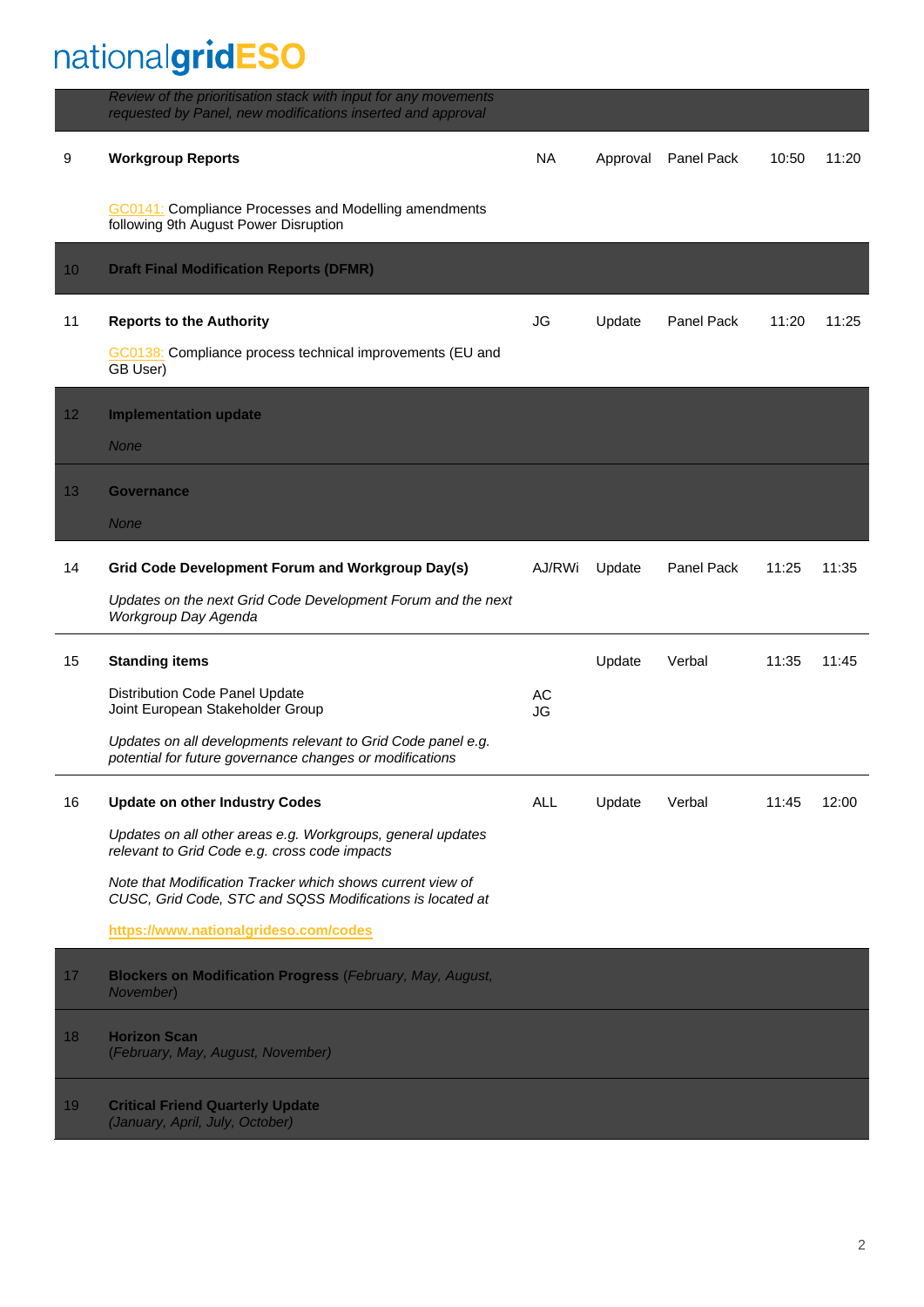## nationalgridESO

| 20 | <b>Electrical Standards</b>                    |     |        |            |       |       |
|----|------------------------------------------------|-----|--------|------------|-------|-------|
|    | <b>None</b>                                    |     |        |            |       |       |
| 21 | <b>Forward Plan Update</b>                     |     |        |            |       |       |
|    | <b>None</b>                                    |     |        |            |       |       |
| 22 | <b>Whole System Technical Code Update</b>      | RWi | Update | Panel Pack | 12:00 | 12:20 |
|    | Recommendations from Steering Group            |     |        |            |       |       |
| 23 | <b>AOB</b>                                     | JG  | Update | Verbal     | 12:20 | 12:30 |
|    | April in-person Panel (Faraday House, Warwick) |     |        |            |       |       |
| 24 | <b>Close</b>                                   | TM  |        | Verbal     | 12:30 | 12:35 |

### **Participants**

| Name                                            | <b>Initials</b>  | <b>Position</b>                                                                                                         |
|-------------------------------------------------|------------------|-------------------------------------------------------------------------------------------------------------------------|
| <b>Trisha McAuley</b>                           | ТM               | Independent Panel Chair                                                                                                 |
| Jennifer Groome                                 | JG               | Code Administrator Representative                                                                                       |
| Banke John-Okwesa                               | <b>BJO</b>       | Panel Secretary (Code Administrator)                                                                                    |
| Nisar Ahmed                                     | <b>NA</b>        | Code Administrator Chair (to present GC0141 Workgroup Report)                                                           |
| Alan Creighton                                  | AC               | Panel Member, Network Operator Representative                                                                           |
| <b>Alastair Frew</b>                            | AF               | Panel Member, Generator Representative                                                                                  |
| <b>Christopher Smith</b><br><b>Bryan Rhodes</b> | СS<br><b>BR</b>  | Panel Member, Offshore Transmission Operator Representative<br>Alternate, Offshore Transmission Operator Representative |
| <b>Gurpal Singh</b>                             | GS               | <b>Authority Representative</b>                                                                                         |
| <b>Guy Nicholson</b>                            | GN               | Panel Member, Generator Representative                                                                                  |
| Jeremy Caplin<br>Nick Rubin                     | JC<br><b>NR</b>  | <b>BSC Panel Representative</b><br>Alternate, Panel Representative                                                      |
| John Harrower<br>Damian Jackman                 | JH<br>DJ         | Panel Member, Generator Representative<br>Alternate, Generator Representative                                           |
| Nadir Hafeez                                    | <b>NH</b>        | Authority Observer                                                                                                      |
| Rob Wilson<br>Antony Johnson                    | <b>RWi</b><br>AJ | National Grid ESO Panel Member<br>National Grid ESO Panel Alternate                                                     |
| Robert Longden                                  | <b>RL</b>        | Panel Member, Supplier Representative                                                                                   |